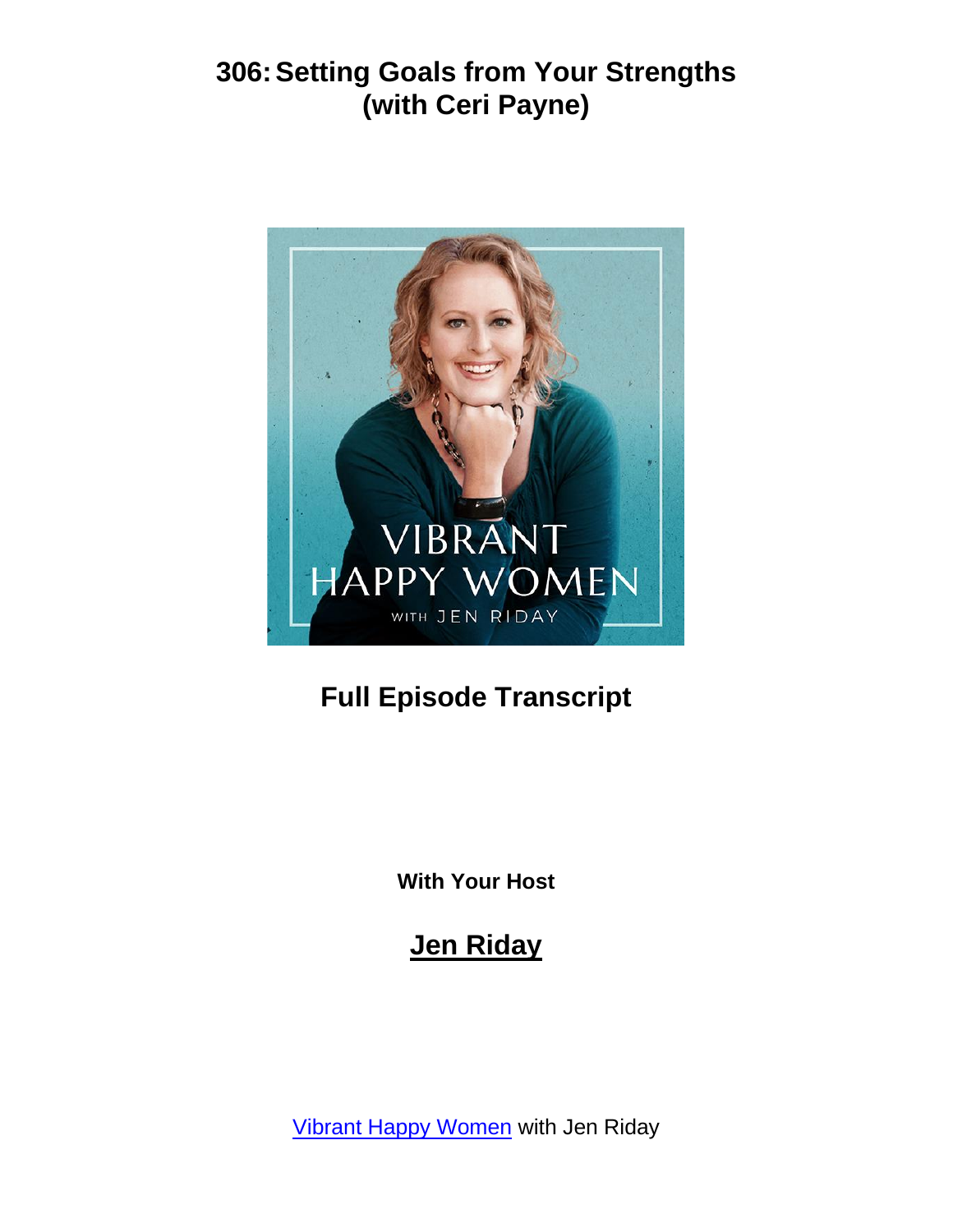You're listening to the Vibrant Happy Women podcast. I am Jen Riday and in this episode we're talking setting your goals and intentions from your strengths, the things that light you up. It is so much fun to set goals this way. Stay tuned.

Hi, I'm Jen Riday. This podcast is for women who want to feel more vibrant, happy, aligned, and alive. You'll gain the emotional, physical, and spiritual tools you need to get your sparkle back and ensure that depression, anxiety, and struggle don't rule your life. Welcome to the Vibrant Happy Women Podcast.

Hey, my friends, it's that goal setting time of year. And maybe you have already set some goals, maybe you've already let go of some goals. Wherever you are in this episode we're going to be talking about setting goals from your strengths. My guest today is Ceri Payne. And she is an old friend of mine. I'm so excited she's going to be on.

She's going to be sharing three important points about goals and intentions, how to set them from a place of strengths, the things that light you up. How to tie them to your priorities and how to truly discover why you want to set those goals in the first place. We use many, many practical examples in this episode such as I have a goal to go hiking with my kids every week. Ceri walks me through an exercise that helps me discover why I want to do that in the first place. And it's super fun and enlightening.

I know you're going to love this episode. You'll probably want to grab a sheet of paper and write down some of your goals and figure out why you want to achieve them, how they tie to your priorities and what about those goals lights you up. How you can make those goals even more fun. And so go ahead and listen to this episode and learn how it's done and then you can try this out for yourself. Let's dive in.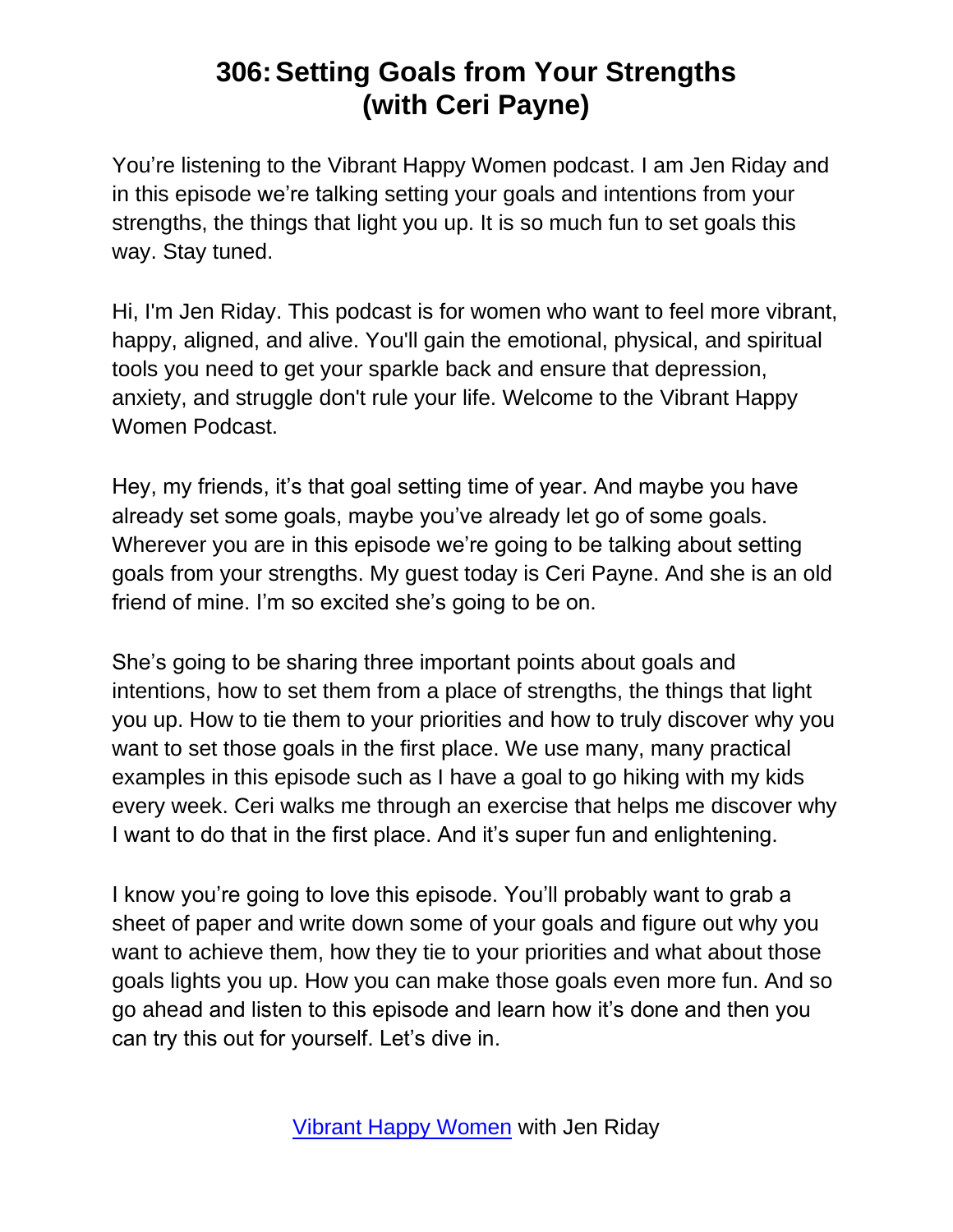**Jen:** Hey, everyone, I am here with my friend, Ceri Payne today. Ceri used to live in Madison, Wisconsin. We were friends and then she moved away. Well, now Ceri is a coach for women entrepreneurs who want to kind of balance all the juggling they have going on in their lives. So, Ceri's going to talk to us today about setting goals from our strengths. So often we set goals from our weaknesses, we've got to get better at this. And that doesn't really help us out as much as setting goals from our strengths.

So welcome to the show, Ceri, I'm so glad to have you back. You were on before, and welcome.

**Ceri:** Thank you for having me again, I appreciate it. It's always so fun to share with another audience.

**Jen:** So setting goals from strengths, what is it?

**Ceri:** Prior to becoming a coach I spent many years as a special education teacher. And what I noticed then is that many teachers would hone in on a child's weakness and then they would have them work on that weakness over, and over, and over and notice or wonder why there wasn't so much progress. And I of course didn't realize it at the time but looking back I realized I had a different approach. I had them work on and refine their academic strengths. I had them use their strengths and their interests to be able to then move towards the academic goal that they were achieving.

I noticed that when they liked to learn about certain things such as sharks, then we read books about sharks. When they really were a competitive student then I would set up things where we could dol learning games, I called them learning games. Some of my students really like to have a lot of movement. And so we might have done something with repetition or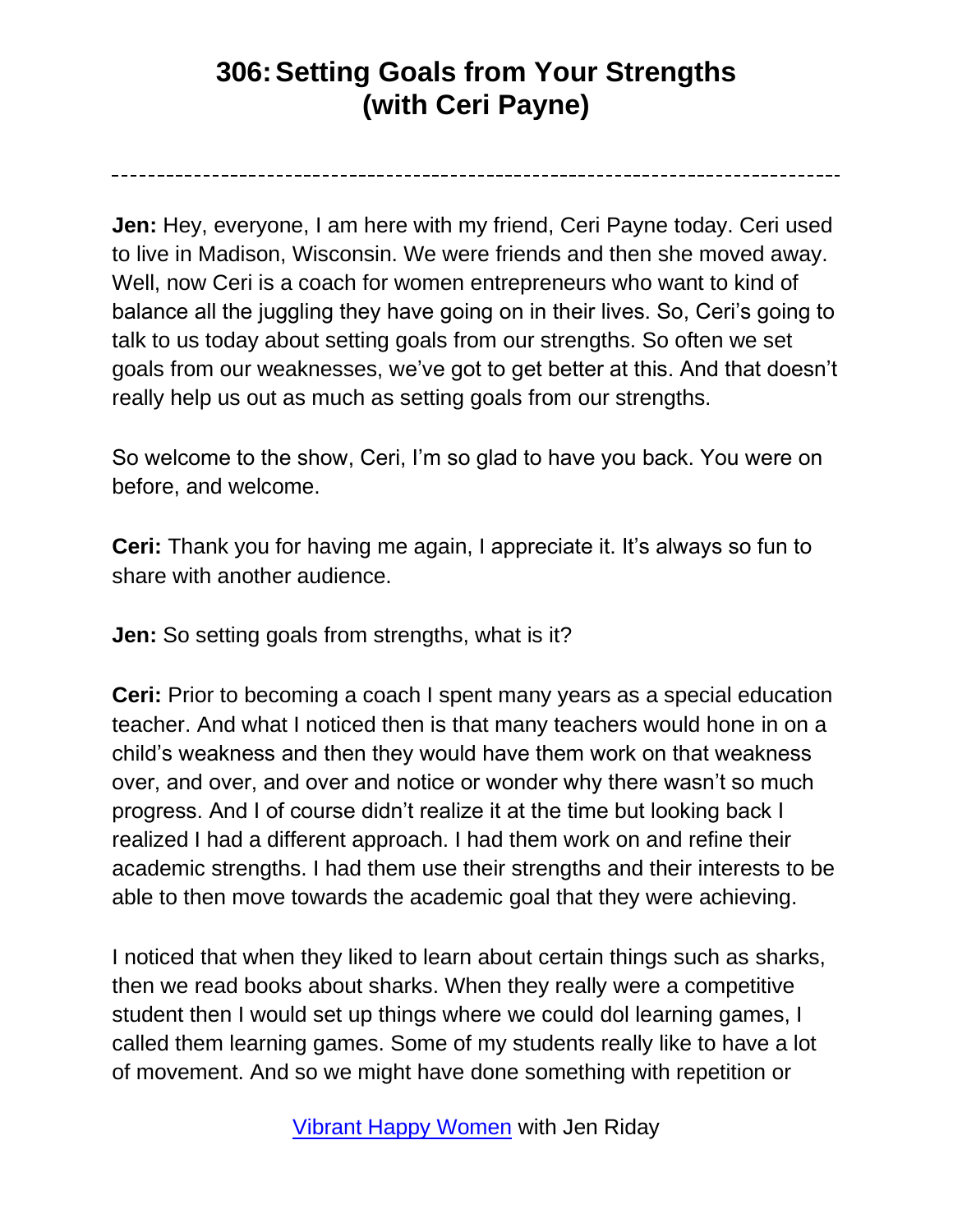reader's theater style of things so that they could move around. So I tried to figure out what they were good in and what they really enjoyed and then we just did more and more of those things.

And I noticed that they didn't fall behind, they actually became stronger. They became more confident. They became more willing to work on things that were harder because they found it interesting and they found it fun. And the best part about it that I realized, like I said, looking back is they lit up. They were full of enthusiasm. They actually passed that enthusiasm onto the other students and onto myself. And I wanted to show up better and do things even more interesting and more fun for them.

And they developed areas and strengths in which they didn't know were options to them before. And so kind of why I say setting goals from our strengths is because when we work on our strengths it's the best way to do more of what we're good at that we didn't know or we hadn't yet discovered that could do. And when we focus on our strengths we become more confident.

**Jen:** It's so funny, I've never considered this before probably because I'm not a teacher. But in education it's really true, we look at where people are falling short, where they have C's, or D's, or F's, and oh no, we've got to get that up. And we kind of ignore where they have an A, it's so weird. And I lived in Germany for a while. If you're really good at something or you have an interest in something you can go be an apprentice for that and become the master of that, like a master chocolatier.

I knew a guy that installed blinds and he was fantastic at it because it's actually quite hard to install blinds correctly and that's what he did for his living. So I'm happy to hear that education is changing and more teachers are focusing on the strengths. But I'm super excited to hear how we can do this for ourselves and I think thereby also probably do it for our own kids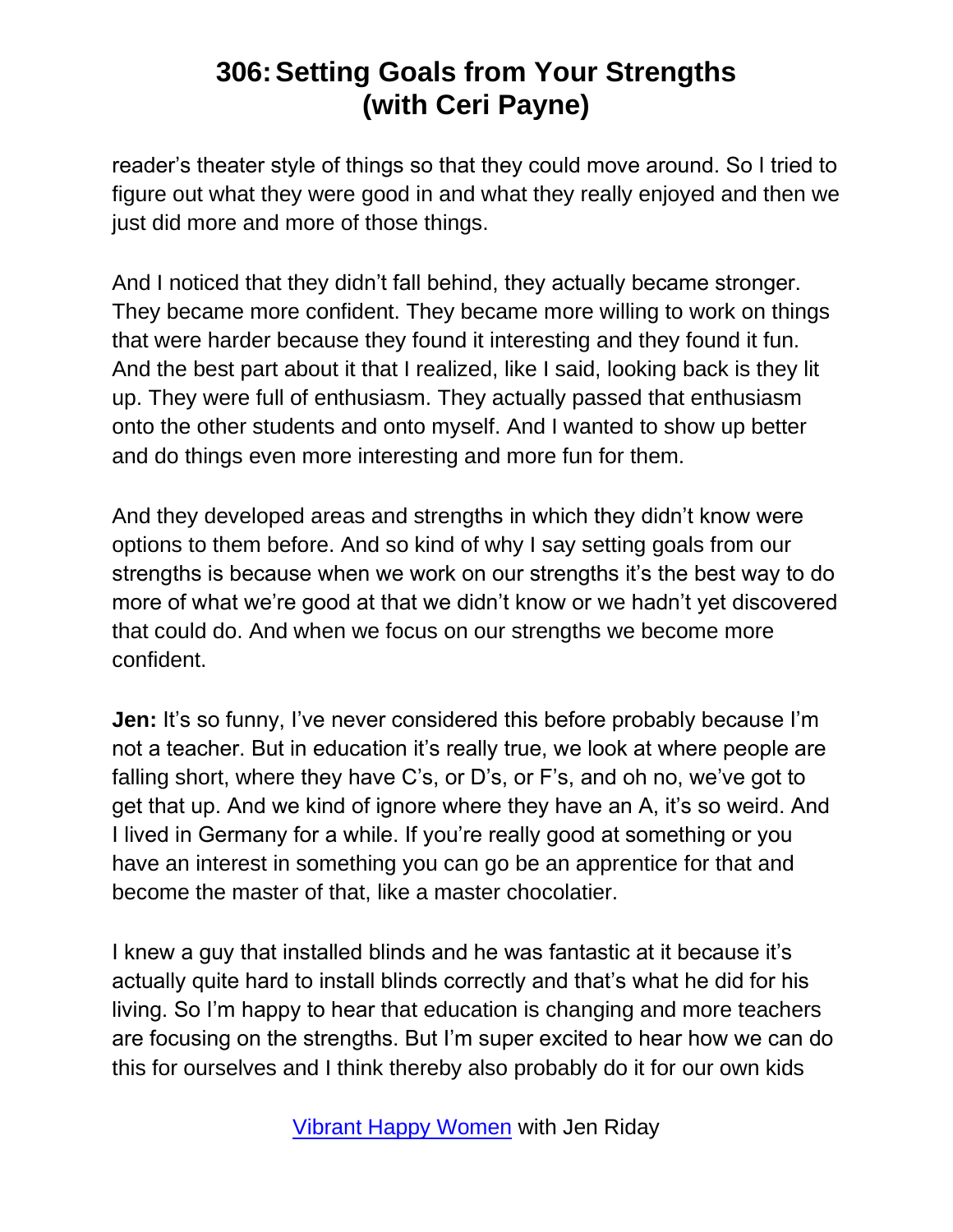too by extension. So how do we do that, focusing on our strengths as adults who aren't students?

**Ceri:** I think take some time to evaluate what your strengths are. What do you like doing? What's fun to you? What do people notice and compliment you on often? And sometimes I've noticed the things I get complimented on more are things that kind of I was scared to do them. So just notice there could be a little bit of fear. But if people are saying, "Hey, you're really good at that." People are genuinely giving you compliments in an area where you have enriched their life or that they've noticed that you're good at.

So the first thing is kind of deciding what are your strengths. Are you a leader? Are you a teacher? Are you someone that listens really well? Are you someone that enjoys helping other people or simplifying? So figure out what your strengths are. And there's lots of different ways that we can do that. But a lot of it's just journaling, asking yourself questions, like I said, what do you enjoy doing? What's fun? What is something you could do for hours and the time tends to disappear and it goes by really quickly?

That doesn't mean then you set a goal to do more of that thing. But you figure out, what is the feelings, what are the thoughts, what are the maybe even the actions that I'm doing when I do that thing. And how can I use those feelings, those thoughts, those actions to help me in this other area that I want to improve on, or have more knowledge in, or become better at?

**Jen:** Yeah. And I can imagine someone out there listening saying, "Hey, I love to bake, I love to sew." So often we discount those things that light us up. But you're saying we can give ourselves permission to say, "Hey, I'm good at this. Hey, I love this. This thing lights me up." And just have that list.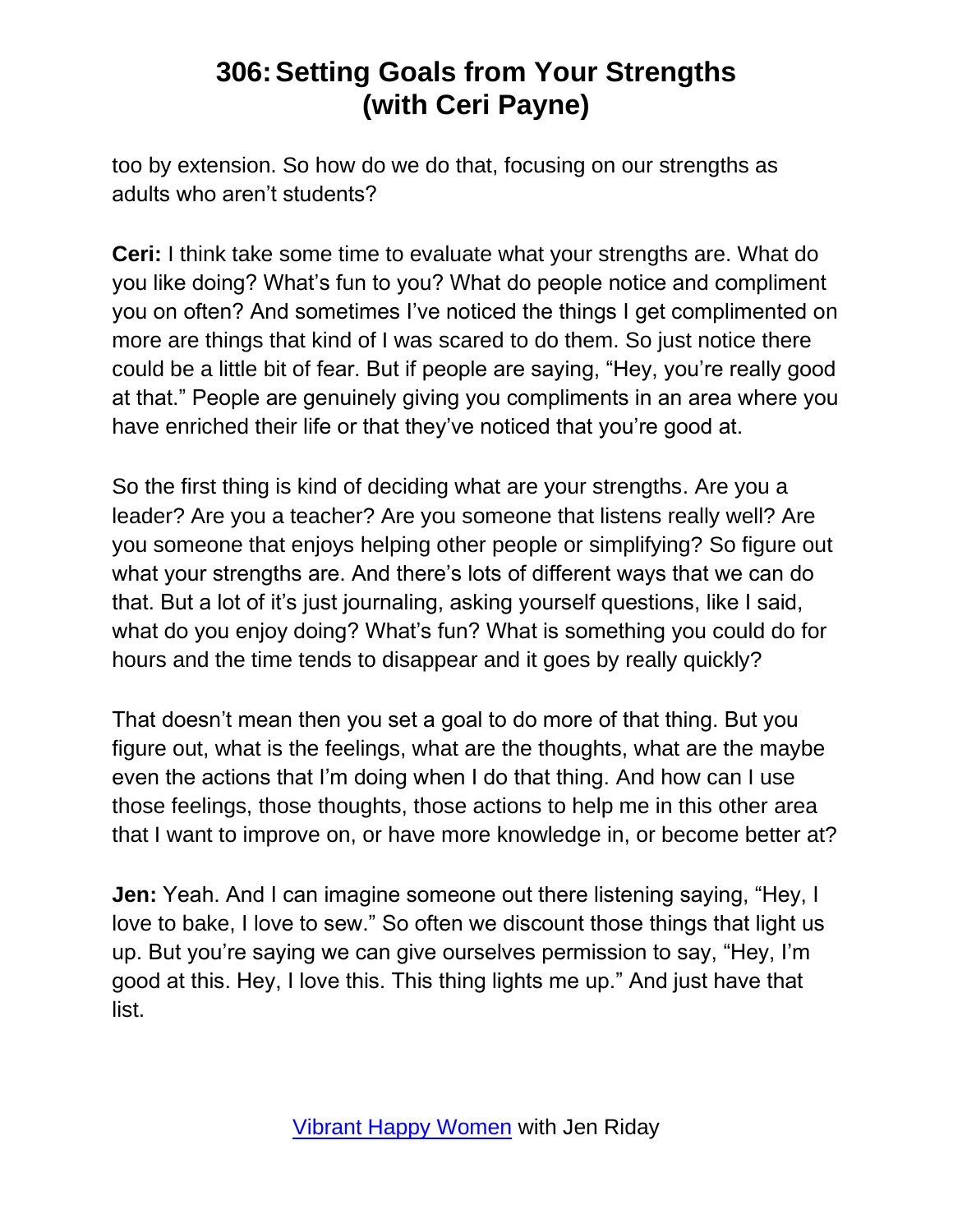**Ceri:** Yeah, because I like to compare this to the time when I used to play a lot of spots. And in high school, for example, I played for base. And one thing, as I was preparing this it came to mind, I didn't realize that ahead of time. But in four years of high school softball I never had the coach tell me, "Hey, Ceri, you're kind of weak in the outfield. You're scared of flyballs and you don't really hit your cutoff man very well. So I want you to spend today's lesson and every Tuesday and Thursday from now on in the outfield to get better."

That isn't how I was going to get a college scholarship. I got the college scholarship because every day I showed up and I played third base. And I learned what it meant to play third base. And I noticed my skills were quick, fast, get the ball, get the grounder, go for it. But a flyball and knowing it's coming, and coming, and coming, and coming, that created anxiety for me. So I stayed with my strengths. I stayed where I felt comfortable and where I was good at.

And I showed up at third base and that is how then we get the goal that we want, whether it's the college scholarship or whatever. It's not showing up and being practicing centerfield.

**Jen:** That's great. So I'm curious if we together can think of how this might look for say a mom, because moms, do we really even get to specialize? We're expected to be good at driving, and baking, and I don't know, homeschooling during a pandemic, or all the things. Why don't we think about strengths as moms? What do you think?

**Ceri:** Well, hopefully we are thinking about what our strengths are. Maybe our strengths are just never giving up, or our strengths are trying all different kinds of things. Or our strength is just doing it good enough and being okay with that. Sometimes we have to realize our strengths could be that Jack of all trades. There is an important thing for that as well. I mean in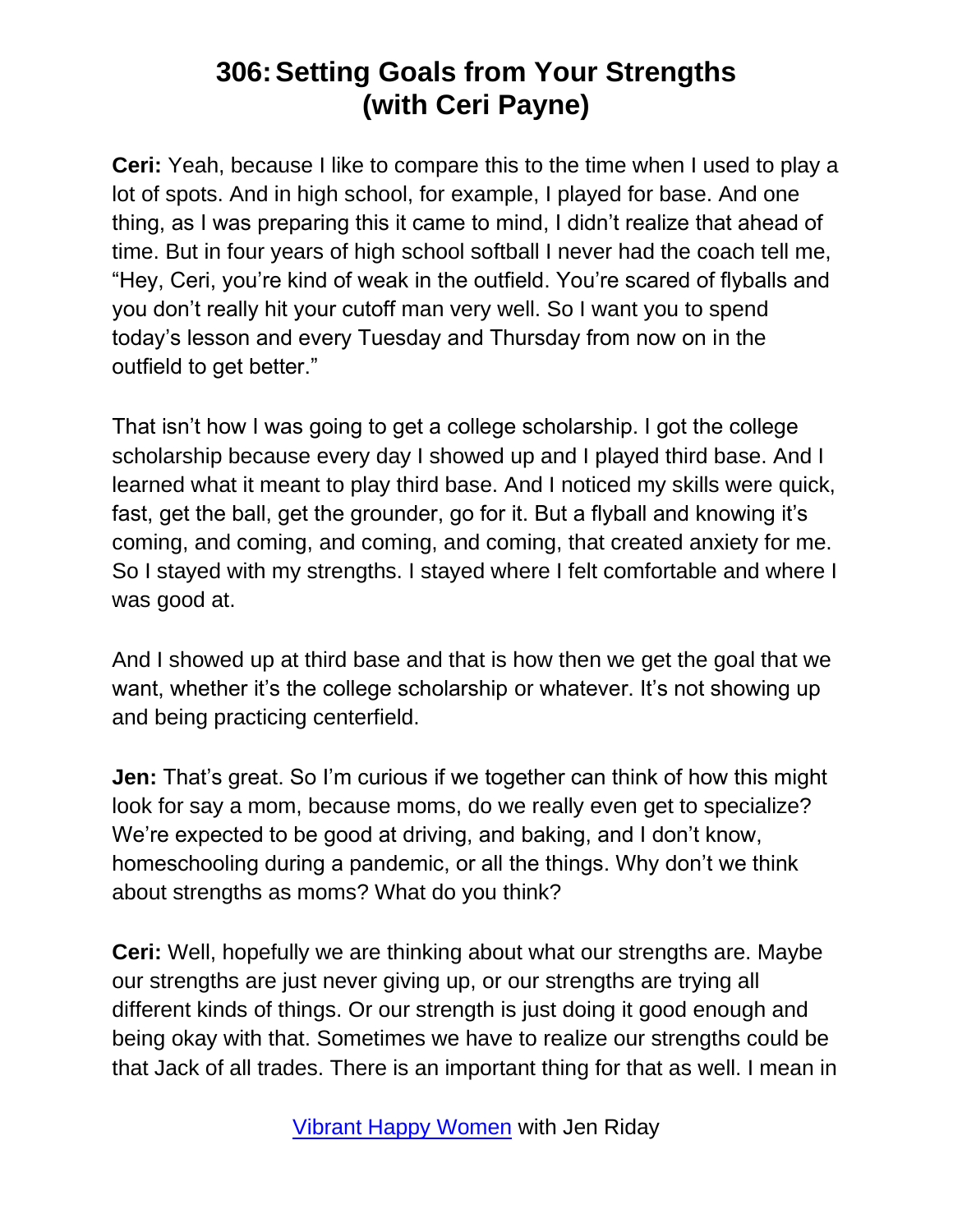fact I was just talking to my coach today and it was funny, we were talking about being an athlete again because he was talking about being a champion.

And I just mentioned I was that person that maybe never had the hardest kill. I remember, I don't even know, the best block but I was consistent. You could count on my ball staying in the court. It may have not been the home run every time. And so sometimes we think our strengths have to be all these home runs. But it could just be even the fact that I showed up every day. And I tried my hardest on with whatever I could that day, or that, like I said, I was consistent, or that I apologize to my kids when I do something bad, not bad but when I do something that I really wish I wouldn't have done.

There are so many ways that we can look at our strengths and they are lots of times more of a feeling, like a characteristic than an action.

**Jen:** Yeah, that's true. And as we were talking I realized, I wouldn't say one of my strengths as a mom has been playing, like my best friend, Kit, she's fantastic at playing. She'll drop anything to go play. But one of my strengths is emotional intelligence and teaching my kids how to allow and process all emotions, and how to analyze what might be causing these feelings. And I guess celebrating the strengths and then we should also set goals to our strengths. So what would that look like?

Because right now when this episode is airing it's the new year, and lots of people are thinking about goals anyway, maybe at this point some people have already failed on their initial goals, maybe it's time to restart with goals that are focused on our strengths. So what would that look like?

**Ceri:** Well, so I want to answer your question for you specifically about noticing one friend plays a lot and then you're emotionally resilient. And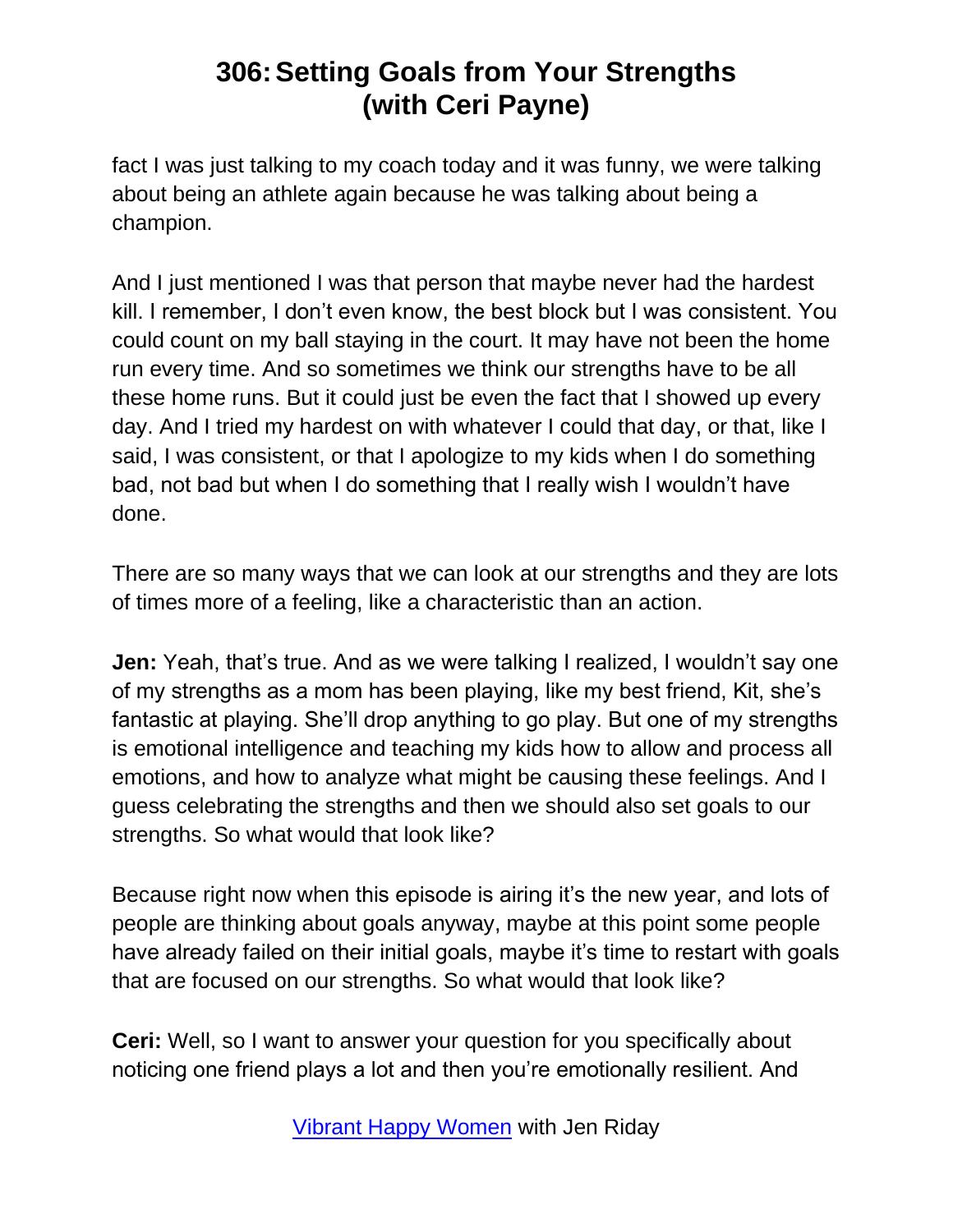maybe you just say, "I love it, I want to own that strength of being emotionally intelligent, and resilient, and helping my kids in that way." But can we do it in a way that is, maybe brings a little bit more fun. So if they like to hike, maybe you can hike, have a little bit of fun, be spontaneous, whatever that may look like for you and still bring in the opportunity of where you're really good at. And so I call that double dipping.

And how we figure out what we can 'double dip' is when we set our goals from our priorities. And so you want to kind of ask yourself, do the goals that you want to accomplish, are they complementing your priorities or are they competing with your priorities? Because there is a way to do both. Instead of thinking I'm really bad at this one thing, playing and having fun. You could say, "It's not what comes naturally to me but I'm really good at doing these things so how can I do them both?" And they'll complement a priority or complement a strength.

Because if the action towards your goal if they aren't happening a lot or you're thinking I don't think I'd be very good at that. Then I would just encourage you to just check-in with yourself and see what priority it does enhance. And so if you don't know your top five priorities I would really encourage you to take some time to think about them. And I think we even talked about this on our last podcast together so maybe we could reference that. But they're usually in health, motherhood, relationships, business, church service, education, self, some of those things.

Those are what priorities are, some of those big areas. So if you want to add in your emotional intelligence and teaching your kids that way, but you're like, "Wouldn't it be fun to do it more. I want to try that, it's not from a lack but it's just maybe we could have more fun." Then you get to decide, how can I teach them these things and also bring in more fun. And then you get to again, double dip, you're more towards your goals because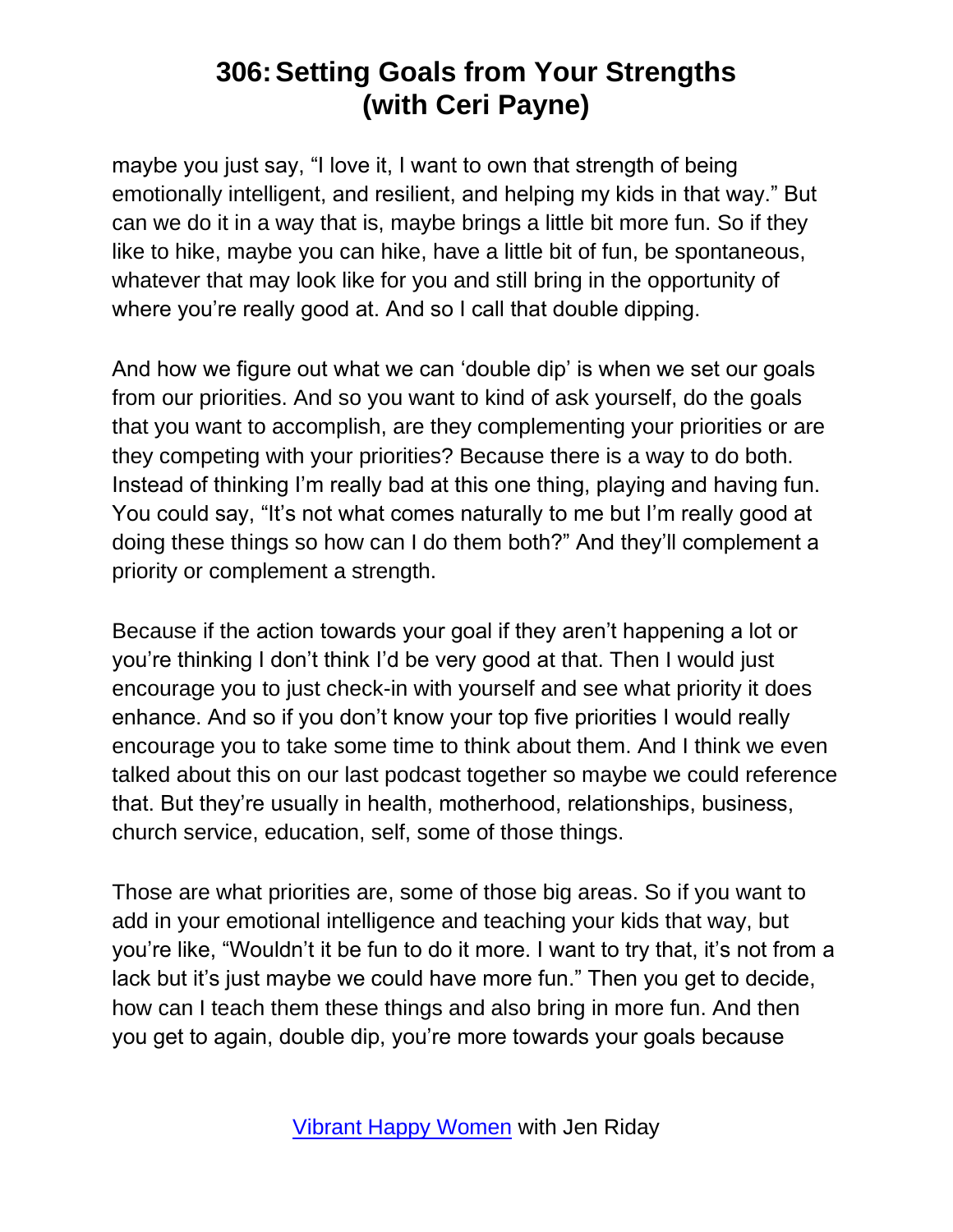you're like, "I get to teach in this thing I'm really good at." So then of course we want to do it.

And then maybe the fun isn't as super exciting for you but that's what you're learning, that's what your goal is. And so you're like, "Okay, if I can still have fun", because you have emotional resiliency, that's really fun for you. And so how can I do that? So you get to have fun where they have fun.

**Jen:** That's cool. And it's almost a triple dip really because if your top priorities are let's say, emotional health, physical health, and family, so hiking while talking about emotional health with your kids is a triple dip, right?

**Ceri:** Yes. And that's what I say when people say, "How do you do it all?" It's because I do it that way. When you can kill two birds with one stone, or three, or whatever, you're really realizing that one activity, like a dinner, a healthy dinner, you could talk to them about something that went on during the day. Then you have some family relationship building because you're having dinner together, whatever it is. That one hour is now hitting off all these different targets and priorities.

Whereas if we don't know what they are, you're still doing the same thing, you're just not aware that you're hitting all these targets and priorities. That's why if we know our priorities and we know the targets we want to hit, we actually don't often change our action steps a lot. But we realize we're getting more and more of what we wanted in life. So we get to go to bed feeling a lot more fulfilled and more accomplished towards our goals.

**Jen:** That's really cool. So really the first step kind of like you said is figuring out the top five priorities. And then you set goals doing things you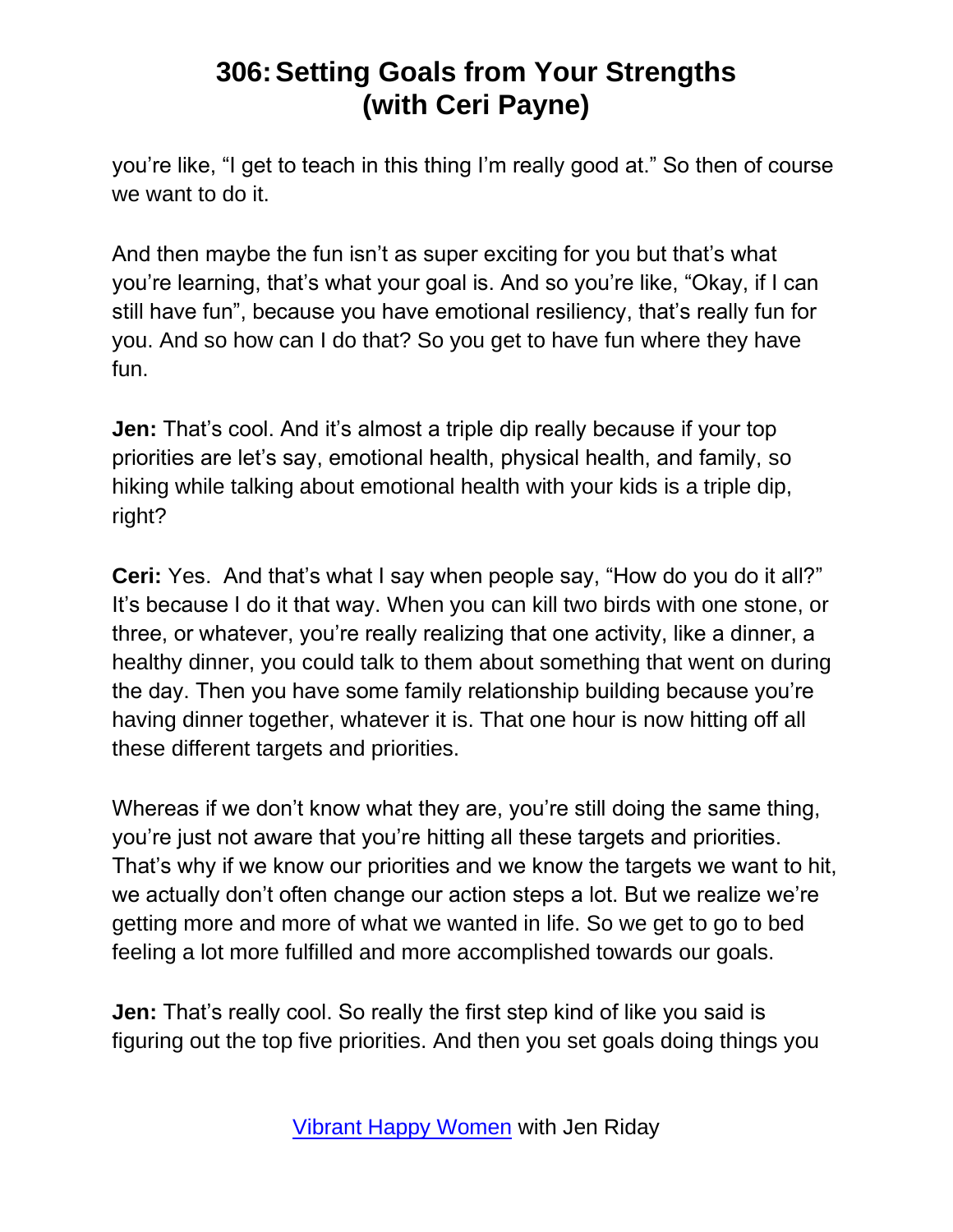love or that you're strong at, and attach it to other of the areas you might want to improve at, but building it on a strength, kind of like that?

**Ceri:** Yeah. So for example, let's say you think that physical health is one of your priorities that you want to focus on this year. And you think that you're really good at sports let's say. And you also have this goal that you maybe want to lose a little bit of weight within your physical goal. Well, then notice that you might want to choose an activity to lose the weight. That might be your goal but then the strength is how.

So if you're not a super great runner and it's not fun and exciting for you then maybe you're like, "Okay, I'll join a pickleball league." Or you're like, "I'll join", if you like to dance, maybe then you go do one of those dance classes where they have the high fitness or the Zumba. So it's like take your strength, take what you like and use that then to propel you forward in the goal which is health. And then maybe you, like I said, if it's to lose weight then you're doing those classes to help you lose weight.

If it's just health and to get out there and get movement then you realize your action step, that treasure map is it doesn't really matter what I do as long as I'm enjoying and I'm getting that movement every day.

**Jen:** For sure, for sure. So for me if I had a goal to spend more time with my kids it would not be baking with them. Although I always envisioned that would be cool. It's not a reality that I love. It would be hiking. We do really well at hiking together. So then I could knock out the health and the family time. And yeah, like I said, if I talk about spirituality or emotional health, I could knock out another big rock as well. So this is cool. I like this.

**Ceri:** The best way to save time and get to your goals is know what you're trying to achieve. And then like you said, we get to triple dip.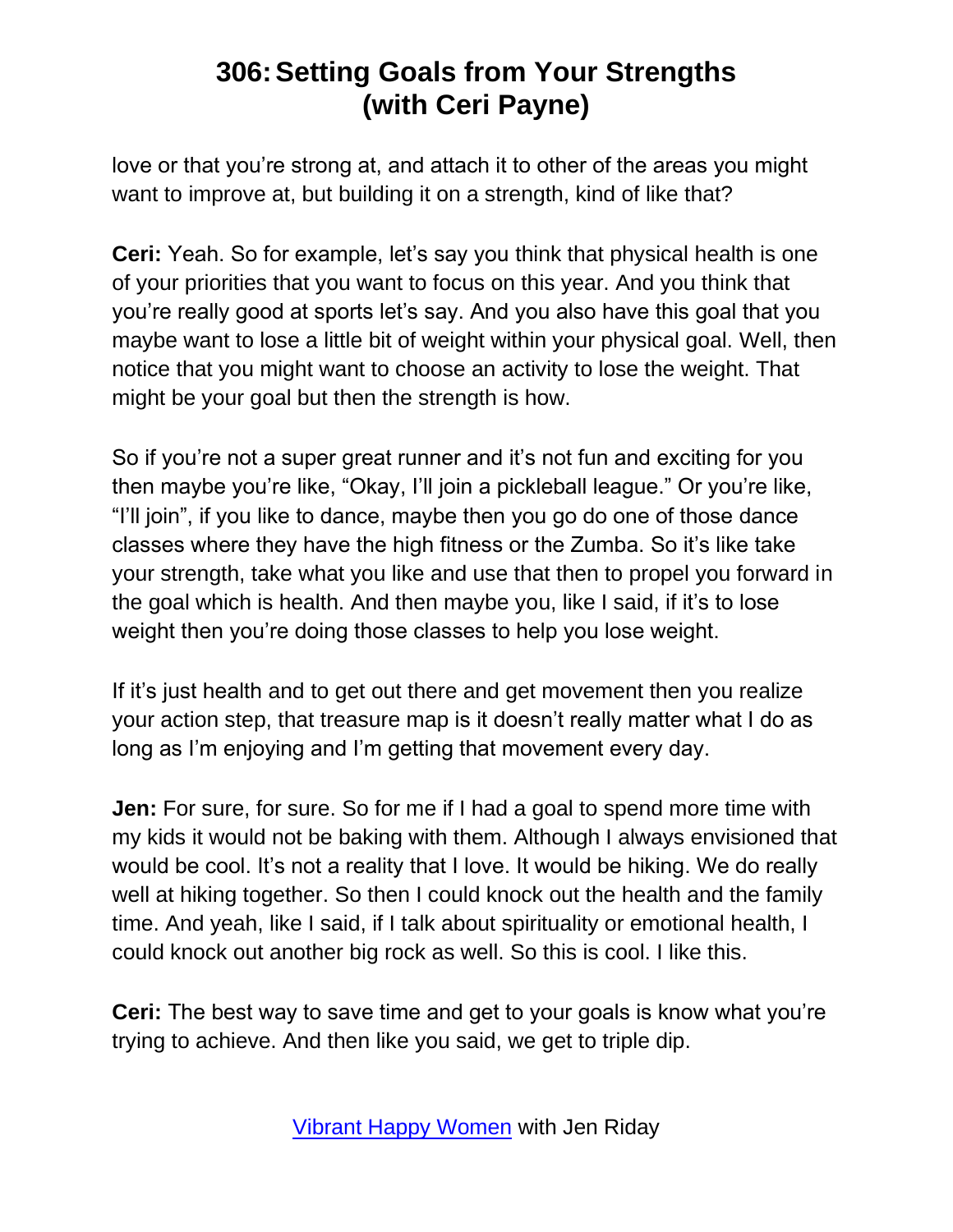**Jen:** I know we're going to talk about why we want the goal. But before we go there, right now the season of goal setting, I'm curious, how many goals should we set? Do we just set one goal for each of those priority areas, like five goals total, or a couple of goals that knock out a couple of those priority areas? How would you recommend we do that?

**Ceri:** Yeah. I think honestly the answer's up to you but to listen to yourself. A lot of people say, "Just set one and make it go all in on that goal." And then our life will up-level in different areas as you go in on all one. Maybe it's a little bit of a smaller one where it's like, okay, I'm going to work on this one for a month but maybe we have an ending goal for August. So it's okay, here's my end goal for August, I'm going to do this thing. But while I'm doing that this month I'm going to focus on this goal.

So just notice what works really well for you because if you're setting too many goals your mind's going in too many different places. If it's a goal where like you said, spirituality and then maybe you can say, "I'm going to listen to a set of scriptures or some kind of devotional while I work out." Then that way you get to have two birds with one stone. And so then you get to understand what it is that you want to accomplish and how. Then you can have both goals. So I want to maybe get through this scripture or these set of devotionals while I walk 30 minutes a day.

Then of course you're hitting a goal in health and then maybe you're hitting a goal in a spiritualty.

**Jen:** Okay, this is great. I like this. So we've talked about focusing on our strengths, doing what we love. Makes sense, you want to feel good while you're working on your goals and more likely to follow through. And we talked about setting goals from our top five priorities and killing the two birds with one stone. So another important point I know you're going to make is knowing why we want that goal. And why is the why important?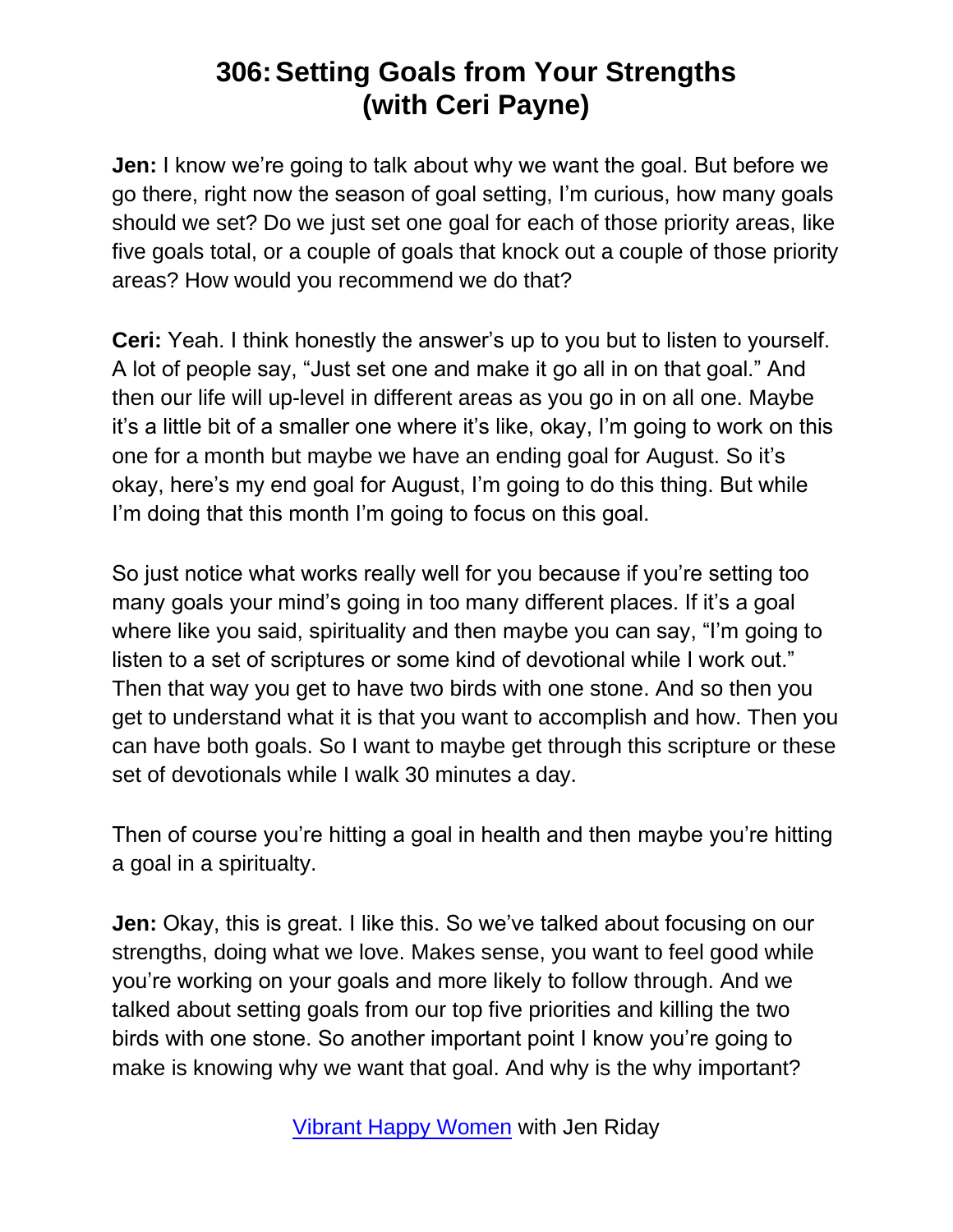**Ceri:** So think if you're in the self-help world, we have heard a lot that the why is motivation. The why is what allows you to follow through. And I agree with that. But I also think the why is way more powerful than just the motivation. I think the why brings clarity. So when we know the true why it will reveal our action steps to what you're going to do, and maybe even what you won't do to reach the goal. So it provides us that motion to keep going but it also provides the clarity and the plan.

So let's say for example, you do want to increase your spirituality, that's a priority. And then your goal is to read a whole book of scripture. Then you're going to ask yourself, "But why?" And notice, we're going to have different whys. It might be that you understand every scripture in the Bible and so that you can relate it to your kids and draw parallels. You want to be able to spit out the stories and who they're about it. It may be that you just want to feel the spirit or be closer to God.

So when you know the why behind a goal then your action steps are different. Because if you want to feel the spirit, it may just be one verse and a prayer. And you feel like you connected with God. But if you want to understand the stories you might actually not even be reading the Bible. You may be reading other books that tell you about the stories about the Bible. So when you know the why, then you have clarity in your action steps of what you're really going to do to achieve that.

And lots of times we don't know that. We're like, "Spirituality is important, or health's important." But sometimes our health is mental health, it's physical health, sometimes it's to lose weight, sometimes it's just to get out in the fresh air. So what is it really the why behind that thing being our goal and our priority?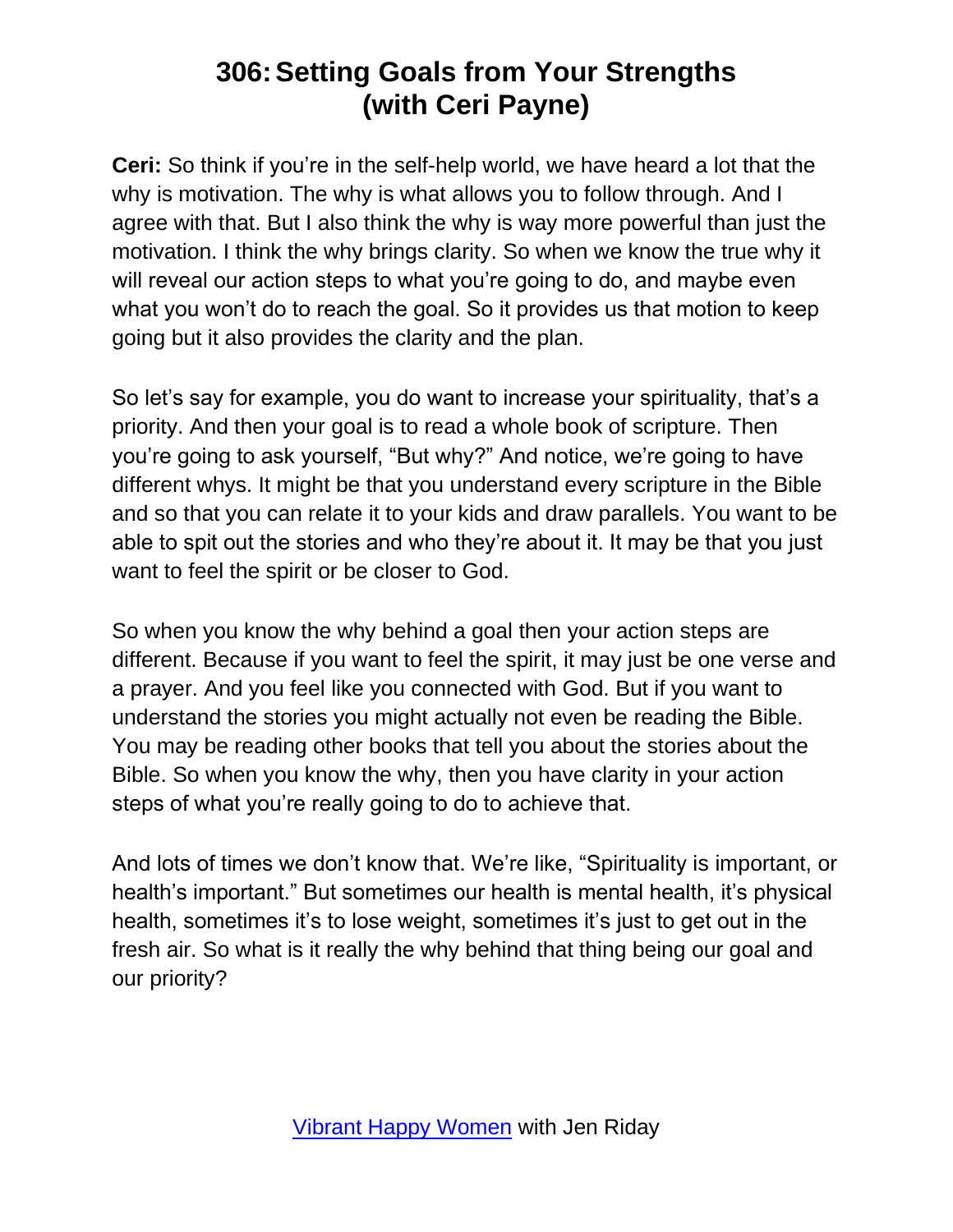**Jen:** This is fun. So let's try a couple of these together because I like this. So let's say I have a goal to hike every week with my kids and husband. And it sounds like a great goal. So how would I find out my why for this?

**Ceri:** Yeah. So go through a series of whys. So I would say why do you want to hike with your kids and husband?

**Jen:** It's one of the things we all do well together and happily without any chaos. Yeah.

**Ceri:** And then when I say why, you don't keep answering the first why. You then answer the next why. So why do you want to do things with your family that you all enjoy that feels less chaotic?

**Jen:** Why, because I want them to – well, a couple of reasons. One is that I want them to have memories of us all being really happy together. And another one is I want the feeling that comes when we're all happy together just for me.

**Ceri:** Okay. And so what do you think the point is or what do you want to accomplish or achieve, or why do you want happy memories?

**Jen:** This is juicy. I don't want to have regrets when I die. I'm teasing.

**Ceri:** And I love that you said that. And can I interject real quickly? It is never wise to set goals from fears, from shoulds, or be making up from a lack of others or ourself. So that's what happens. When I walk my clients through my whys, their brain, you're not abnormal, it's always like, so this doesn't happen. So I don't act like my mom. So that I don't. So that they know someone loved them because my husband's never available, or so I don't get this thing. I work out so I don't get heart disease or whatever.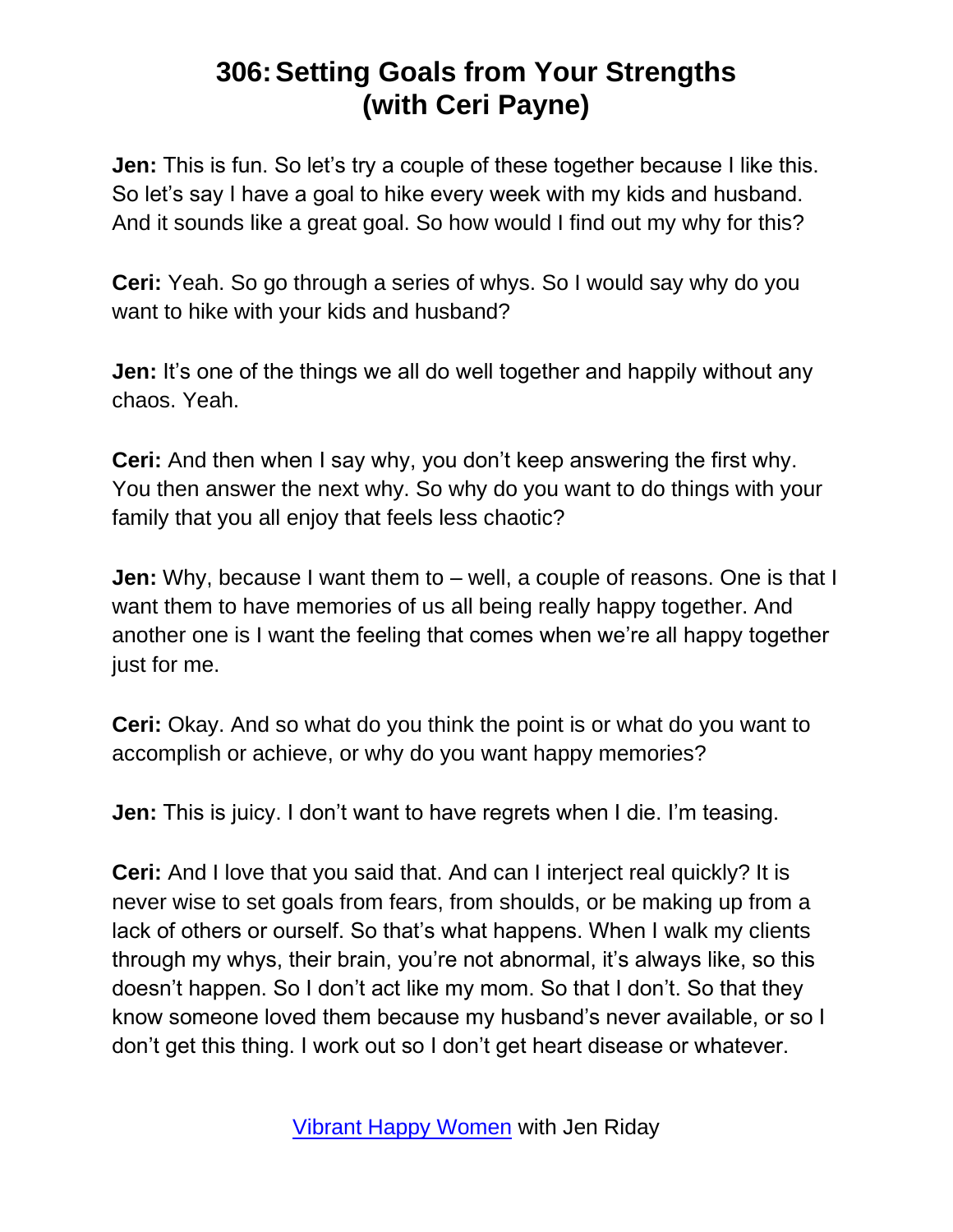So when our goals are from fears, or shoulds, or making up, that's when I really, really encourage my clients to go through it even more so. So we're going to go back to you want to make happy memories for your kids and why?

**Jen:** I want them to feel loved.

**Ceri:** Okay. And the goal has to be for you, that's the thing. I have a kid that does not like hiking. So if I'm like, "We hike together, we're all great. She's feeling loved." She probably wants – the last thing she's feeling is loved. My mom wants us to hike again. So it's for you to feel loved but we don't unfortunately get to control how they feel. So why happy memories? And which, by the way when we do this, we get to think, oh, feeling loved. Well, I can't make them feel loved, just because I'm doing something I love.

Even if I tell them I love them, if they don't believe it or if they don't feel love towards me they're not going to try that on and feel loved. So it's really fun to show us where our thought errors are. We're still uncovering your why but look how we've uncovered some other thought patterns.

**Jen:** I'll be really authentic and vulnerable here. I think it's because I want to feel like I'm a good mom.

**Ceri:** Okay. And so then notice, that's a whole another set of coaching, where we could talk about, well, what makes a good mom? And what do you want to do a good mom? And I'm going to cut to the chase for you, Jen, just because you did, in my opinion, pick one of the harder ones. And just because, and it's hard because moms are like, "Because we want to be a good mom. I don't know why I want to hike with my kids. Because I should." We don't have a really good way to articulate it.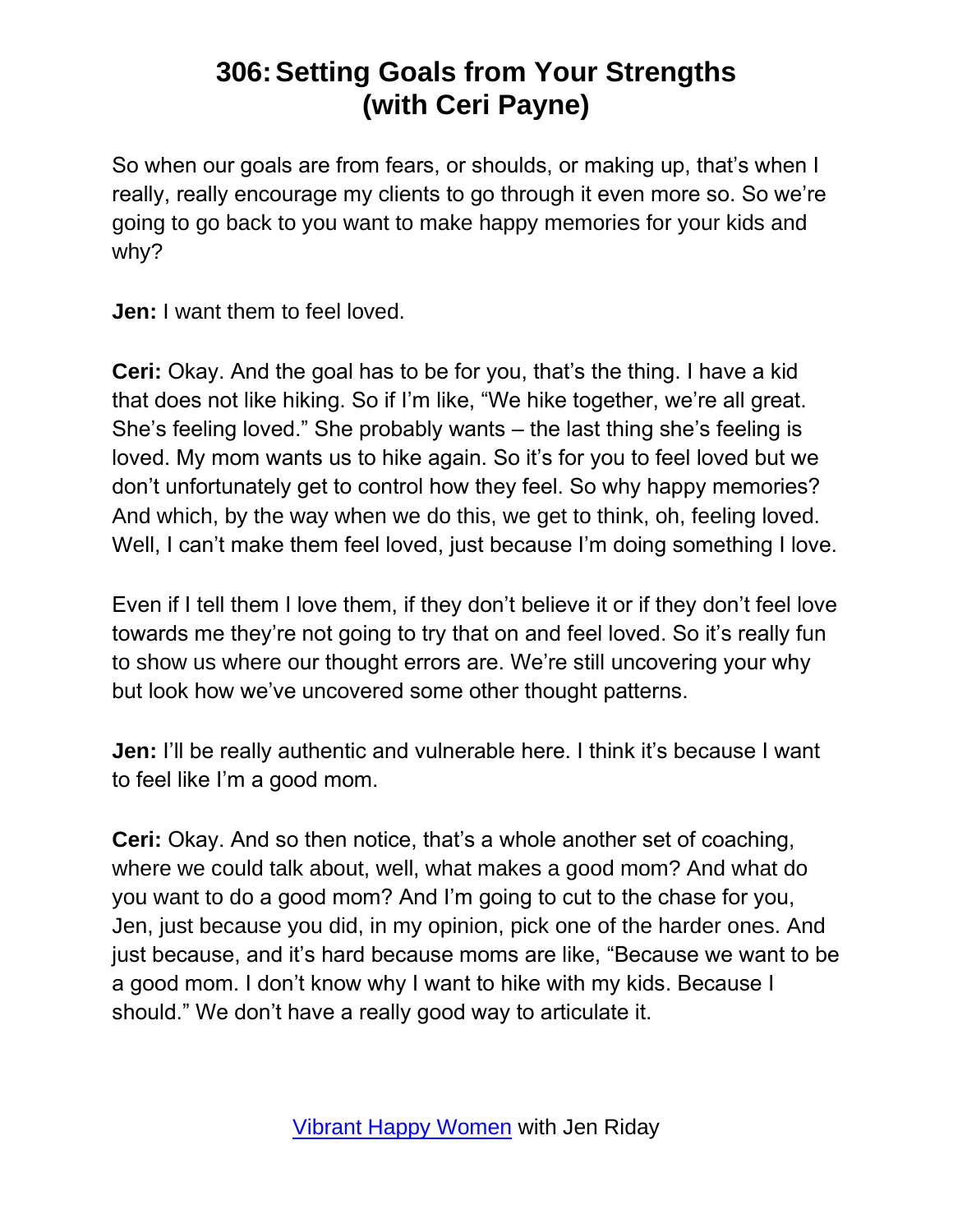But when I usually uncover it, most of them is because they want a relationship with their kids. They want to continue to grow that. So you want happy memories because to you happy memories means relationships. It means something that they can think about when they're a kid, whether it's happy or not for them. But here's where this golden aha, the heavens open is if we would have dug down a little bit more and a little bit more.

You would have realized, because you want a relationship with your kids or you want to feel something about quality time, something about relationships and that is happy memories. But now here's where the nugget is. You can do anything you want. It doesn't always have to be a hike, as long as you tell yourself this is for happy memories. This is for something for my kids that they can grab onto, whether you think about it as happy or not. But you felt happy, you created it. Because then, here's the best example. And I love that you picked hiking.

Because I used to hike for twofold, it was my workout and it was a bonding activity. Well, guess what? When my kids were complaining or they weren't going as fast as I wanted to, or I had to stop, I was annoyed. And I had to remind myself, wait, wait, wait, Ceri, this is not your workout. This is a bonding activity with your kids. So when you know you're going on that hike and the only purpose, it isn't for your health, it isn't, I mean, yes, you're getting out in the nature and that's good for you. But it's like I'm keeping this happy, I'm keeping this.

That is your focus, it's not, did we get there fast enough? Did we do the whole five miles? Did everyone eat all the trail mix? It's just like focusing on happy because that's what you want. And then you can also with this realization, I wish we had time to go down a little bit more. But if we just keep it at the happy memories, you realize, we can play boardgames. And sometimes they don't end super well for everyone but is someone having fun? Is that a good thing? Is cooking good sometimes?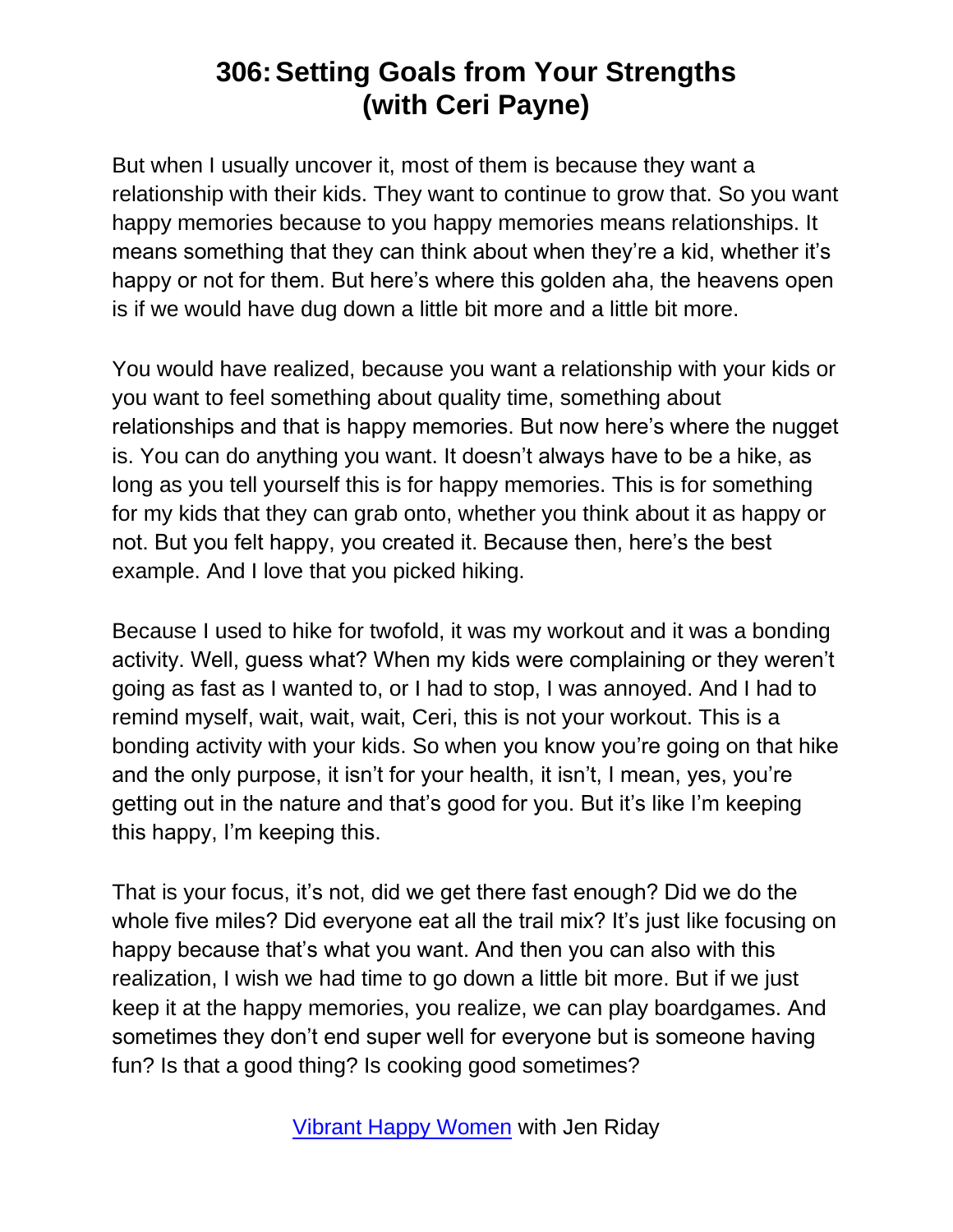And so you just get to decide what else do I do or can I do? And try with my kids to create happy memories because I've just decided that happy memories are going to create a relationship or a bond. And that's just what you're going to focus on. So now, even if you're doing something like pulling weeds, it's not super fun, you get to say, "How could I make this happier?" Could I pay them a couple of dollars? Could I hide some money in the weeds? Could I turn on their favorite song?

Could we all pull weeds and then afterwards we get to go our favorite icecream spot? How can we make something that isn't maybe your thought of happy right away into a happy memory?

**Jen:** And ultimately the hike and pulling the weeds followed by ice-cream or finding money in the weeds, both yield the same result or achieve the same why of creating happy memories if you do it right, which is fascinating.

**Ceri:** And we can do it 'right' if we know what that target was. So now that target says happy memories. So you keep reminding yourself, happy memories, this is happy memories. So then maybe you won't yell at them. "You've been inside to get a drink 15 times, stay out here."

**Jen:** Yeah. That's good. If I were to do this for myself after this I'm guessing I would start to write a list of potential – well, first, list my strengths and things I love. Then list my priorities. Then maybe brainstorm a list of goals and beside each one write my why. And then I think that why would help me to narrow down which ones are really important because a lot of them might achieve the same why, like the memories with the kids for example, or being healthier in my body, or something. So do you find that to be true when you look at the whys, that they overlap?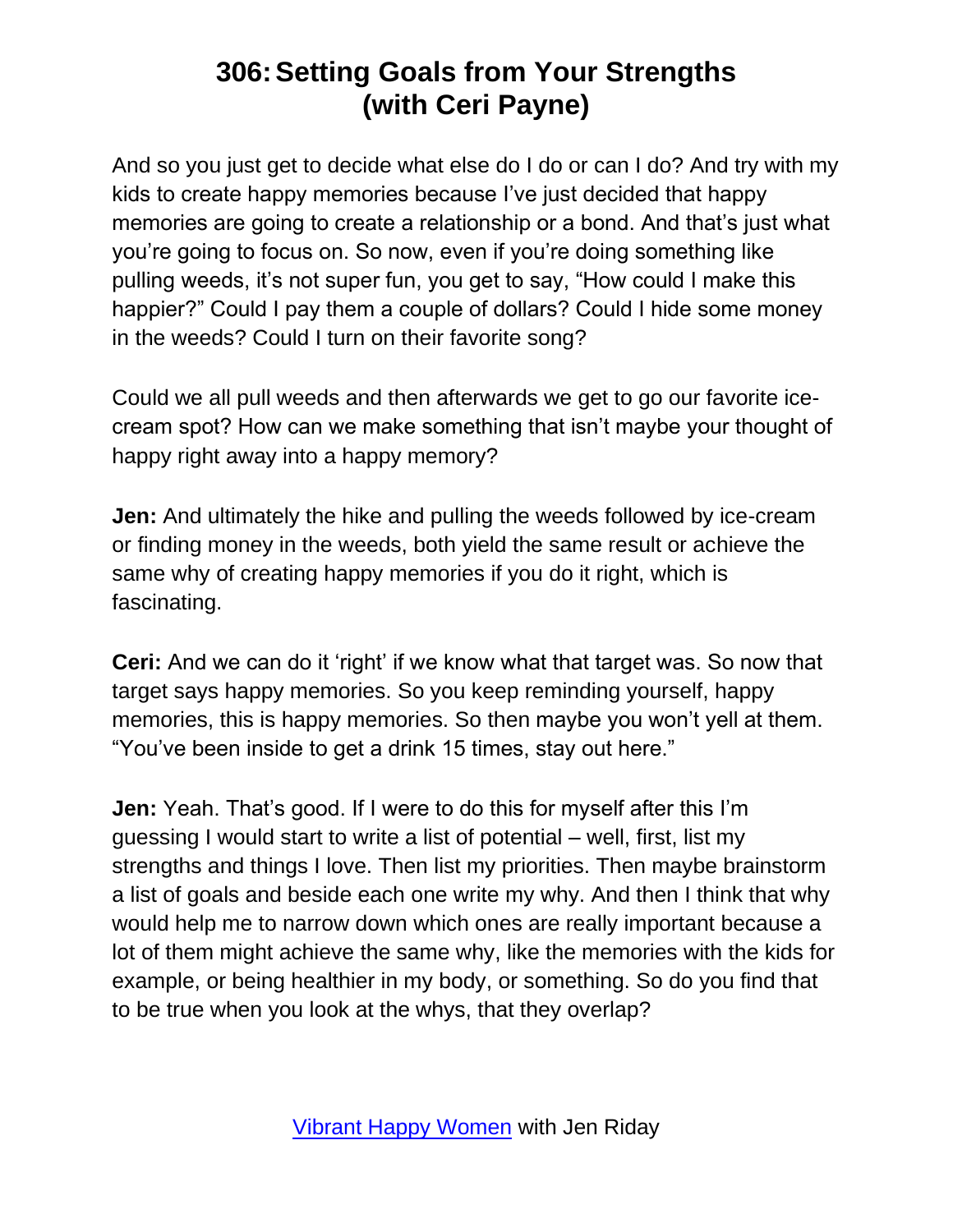**Ceri:** They definitely do and can overlap because a happy memory may be a great dinner and it may be dinner around the table on Sundays or something like that. So it's like you're creating relationships, you're showing your kids what you think is a healthy dinner or being that model for them. And so you are hitting a lot of priorities in one thing when we know what the why is. Why do I want to eat healthy?

And if it's just so that they don't think I'm a bad mom, well, then it's just like, well, what if I just gave them Goldfish and Fruit Roll-Ups for dinner? But then you're like, "Well, I don't want that." It's not really so that you're not a bad mom. It might be that you want to give them the best chance to be as strong, and as healthy, and as smart and as full of energy as they could be. So then you notice it's not about what they're eating, it's about you feel that's giving them the best chance to be whatever. And it's all our thoughts.

Someone else could be like, "I don't care if we eat Goldfish and we have Fruit Roll-Ups because then I didn't have to make it and I have more mental energy. And my kids seem to do fine either way." It's just our own perspective of what it is but then we're not being forced or begrudgingly making that really 'healthy dinner' because a good mom should. If you really were honest with yourself, you realize I kind of want to be that mom that does at least sometimes.

**Jen:** Yeah. Why do I want to make dinner tonight? Sounds fun. That would be the only reason I would do it otherwise I'd leave it in my husband's court.

**Ceri:** Right. And then you make it be fun. You're like, "Hey, I want this to be fun." So then that means what used to be begrudging and annoying, it's like maybe you let go of the fact that they're on the counter. Or maybe you let go. I mean outside of health, and safety, and maybe hygienic issues, maybe you let them do things that may be the 'not' – the part of you that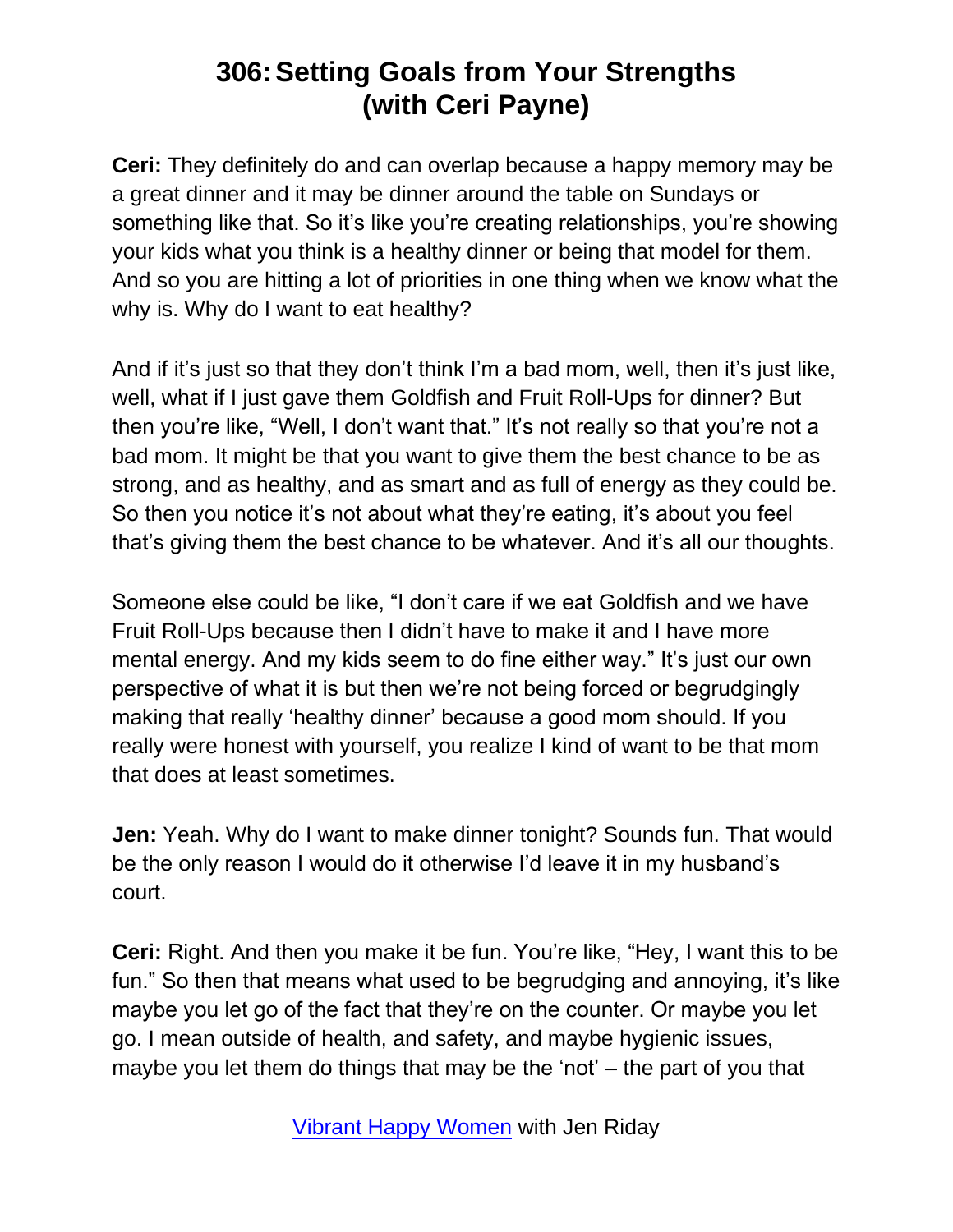would make it not fun, maybe you're like, "Can this still be fun if they're sitting on the counter? Can this still be fun if they're", and you just can kind of decide why hasn't it been fun?

And if you reprogram yourself of we're cooking dinner for happy memories for fun, what is that going to look like and how you're going to show up?

**Jen:** Yeah, this is great. And in my mind, realized you could apply this to families a lot of times need to delegate responsibilities. And we think it should be fair so some families will create this list where we alternate and rotate through the jobs. But my husband, for example, because he grew up with food instability for parts of the month because his mom loved to spend everything on things she liked. He has a deep love of grocery shopping and food preparation. It would be silly for me to take that away because it doesn't light me up as much.

And similarly, my 12 year old, Jane, she loves and owns loading the dishwasher. And she gets upset when anyone else does it wrong. So we let her keep that task. So this could be really effective in applying how we divide tasks at home I think.

**Ceri:** Yeah. You could ask your kids, "I need your help, or I want your help. Or at our home we require help", however you say it. But you can say, "If you could two things what would you do?" And you're going to find out, like you said, our kids have different interests. So who cares if one's really good at cleaning bathrooms and one does the dishes? If they're getting done and they're doing what they want to do, they're in their strength, they're in their zone of genius, they're doing what they find fun. It's okay that they clean the bathrooms. They'll learn how to clean the kitchen eventually someday.

So we don't have to feel like, oh no, we're not teaching them how to do something or how to do that one thing. Let everyone kind of figure out what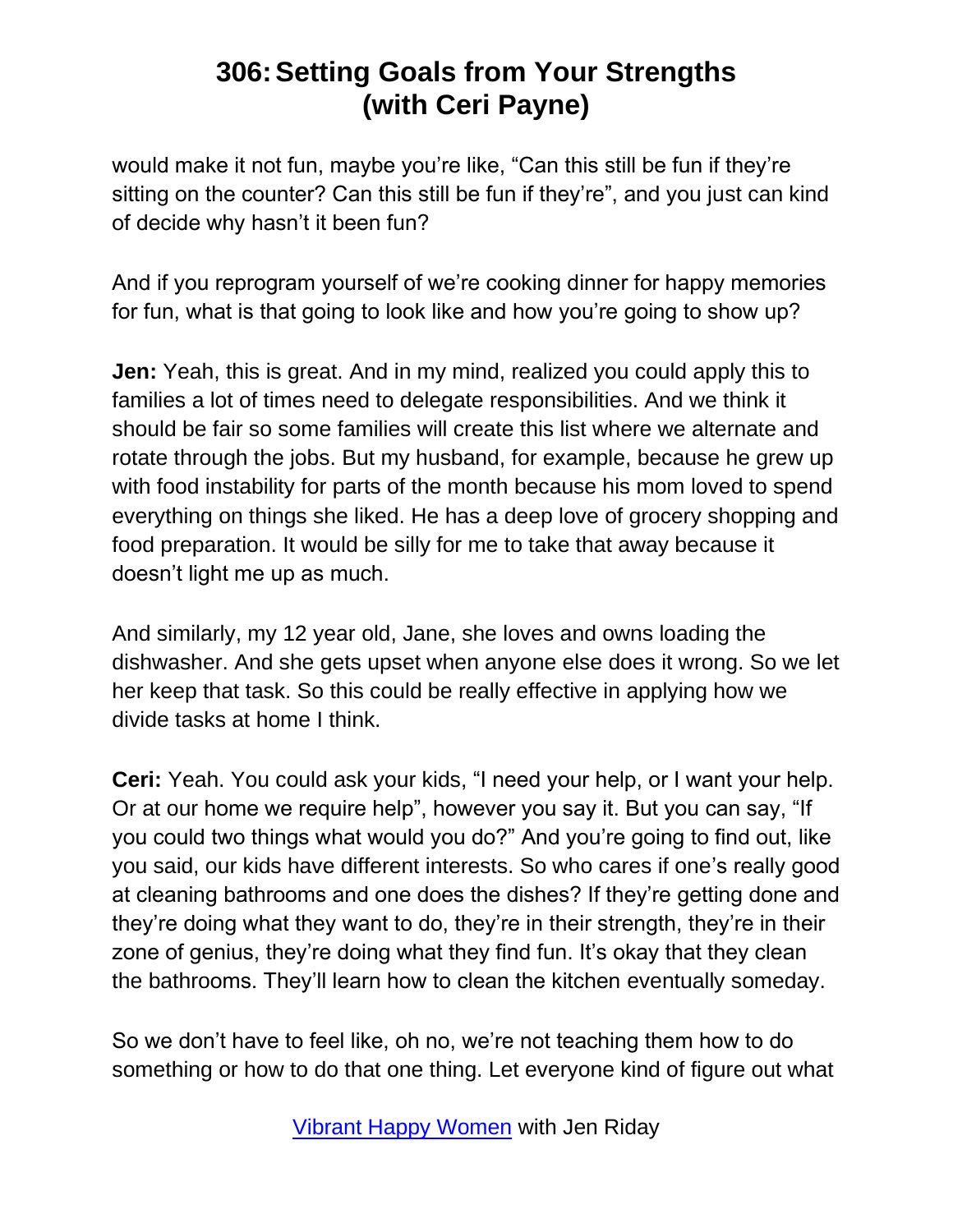they find fun and do more of. And I even encourage that with people that are hiring employees or their VAs. Just ask them, "If I could contribute this house in some way, what would you want to do?" And you might have a kid volunteer for the laundry. I don't know. But we might think, I know you and I think differently, our kids can do the laundry.

But lots of people don't really have their kids doing the laundry until a certain age, whatever that may be. Maybe it's moving out and going to college. But what if they're like, "Hey, mom, if I could do anything to help you, I'd rather do the laundry." We're going to be floored at what they pick sometimes. And you're like, "That just made my life so much simpler. Because I was trying to just make you do this one thing."

The same thing with a consequence, it's like, "Well, what do you think you should have for that?" They'll come up with a way better consequence I've decided than I do. And it's usually a little bit harsher than I would have ever thought of too.

**Jen:** Yeah, that's for sure. And so really the moral of the story is, do what lights you up, tie your goals to the things that light you up. Let your kids do and spouse do what lights them up and everyone's just going to be a lot happier and you're more likely to reach your goals when you're feeling good about it?

**Ceri:** Yeah, because we get to, like I said, start with that confidence. If we know we're good at it, if we know we enjoy it, we're going to be that much more confident in just in getting started. And goals just teach us, even if we don't completely learn the thing or we don't completely hit the goal, we're going to learn things that we didn't think that we could do. Or we're going to learn, I'm sure, as you said, business goals and it's not working, you're like, "What else? What else can I do?"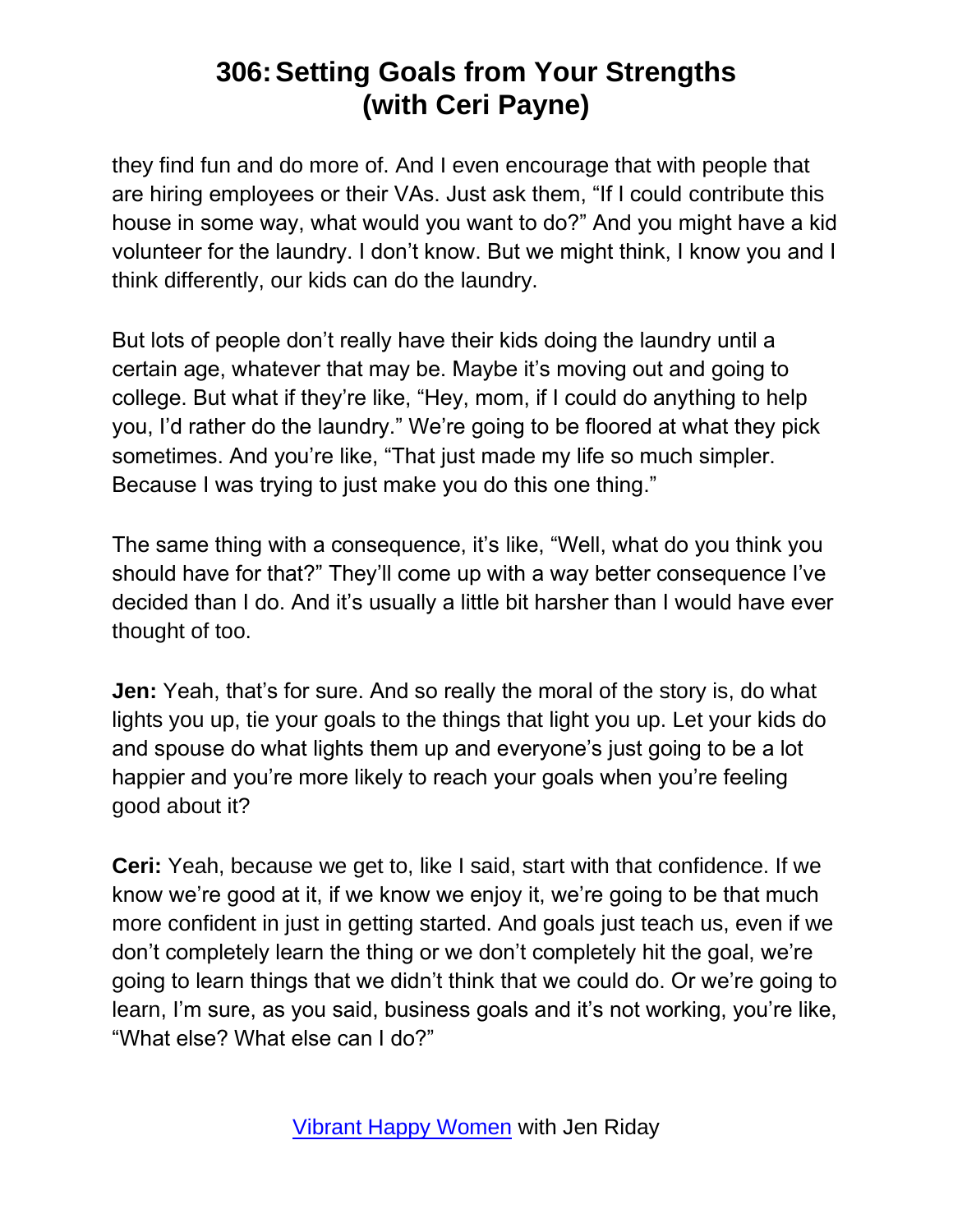And those what else that you thought of when you weren't hitting your goal now becomes something that you may do every time when you do that goal. So it's just like we learn so much about ourself, about our world around us, about the things that we like, about the things we're brave to try because when we're not hitting your goal and we're like, "Hey, what else can I try?" We get really creative and it becomes really fun. And then those things are things we do every day because of not hitting our goals.

**Jen:** Yeah, I like this. It's the way to grow and we all love to grow for sure.

**Ceri:** Yes, for sure.

**Jen:** Well, this is fantastic. I appreciate it. I can't wait to go try this out, putting the why beside my goals. I've done this before but going through that process with you, asking the questions, it was really informative for my brain to really analyze, why do I want to hike with my kids? I've never considered that exactly. So thank you so much for sharing this. Any last pieces of advices, or tips, or things you want to share with our listeners?

**Ceri:** I think we did a really good job of covering it all, honestly. Just don't be afraid to try. Don't be afraid to fail because you're going to learn stuff about you either way.

**Jen:** Awesome. Ceri, thank you so much for being on the show. This has been amazing.

**Ceri:** Thank you so much for having me.

If you enjoy this podcast, you have to check out the Vibrant Happy Women Club. It's my monthly group coaching program where we take all this